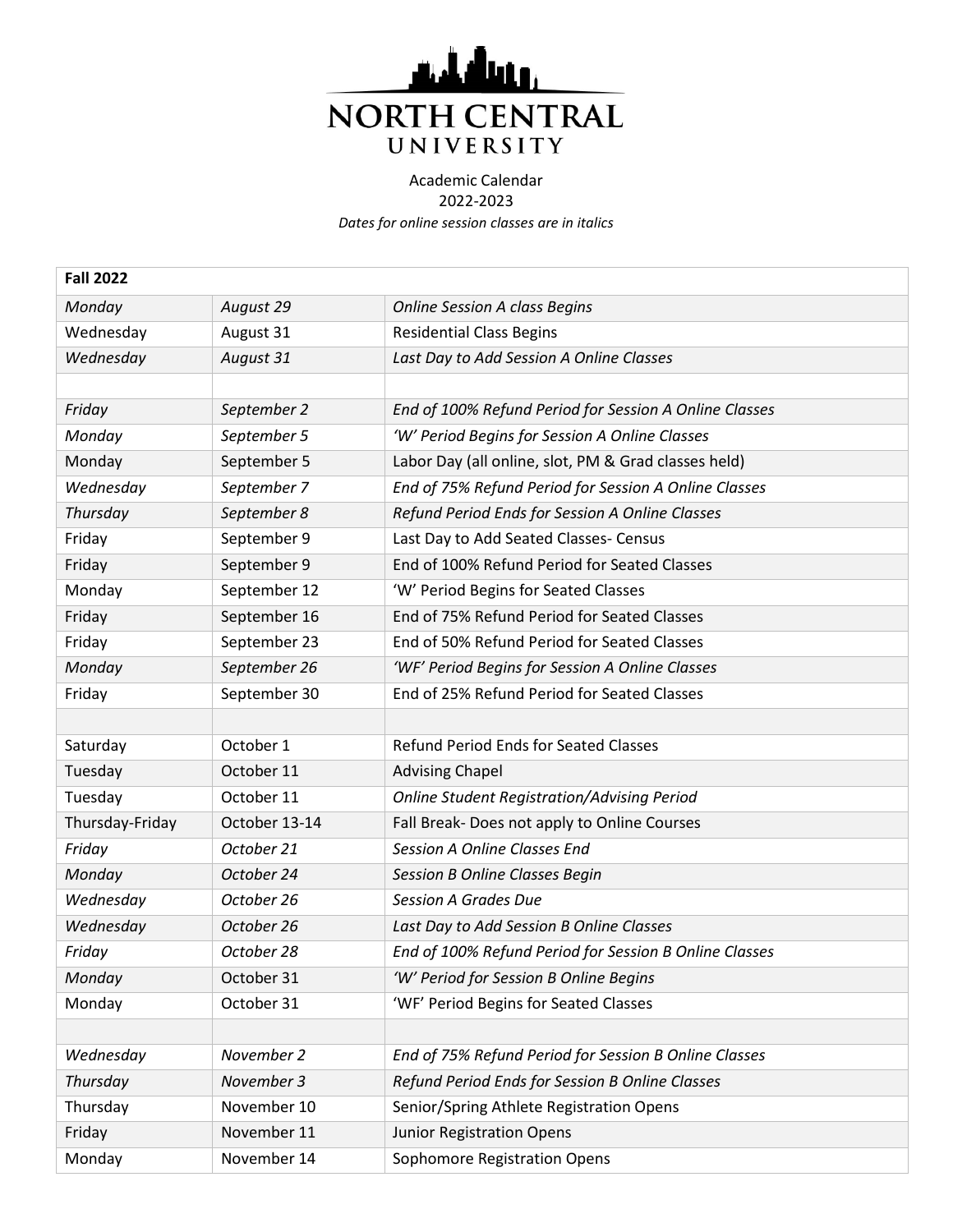

| Tuesday   | November 15         | Freshman Registration Opens                                            |
|-----------|---------------------|------------------------------------------------------------------------|
| Wednesday | November 16         | <b>Current PSEO Registration Opens</b>                                 |
| Thursday  | November 17         | All New Student Registration for Spring 2021 Begins                    |
| Monday    | November 21         | 'WF' Period Begins for Session B Online Classes                        |
| Wed-Fri   | November 23-25      | Thanksgiving Break-Does not apply to Online Courses                    |
|           |                     |                                                                        |
| Friday    | December 9          | Last day to submit Incomplete Grade Request Form to Registrar's Office |
| Monday    | December 12         | Last Day of Seated Classes                                             |
| Tuesday   | December 13         | Reading Day - Does not apply to Online Courses                         |
| Wed-Fri   | December 14-16      | Final Exams - Seated Class Schedule                                    |
| Friday    | December 16         | <b>Session B Online Classes End</b>                                    |
| Friday    | December 16         | End of Fall Term                                                       |
| Wednesday | December 21         | <b>Final Grades Due</b>                                                |
|           | Dec $19 -$ Jan $11$ | Winter Break                                                           |
|           | Dec $23 -$ Jan 2    | <b>NCU Office &amp; Campus Closed</b>                                  |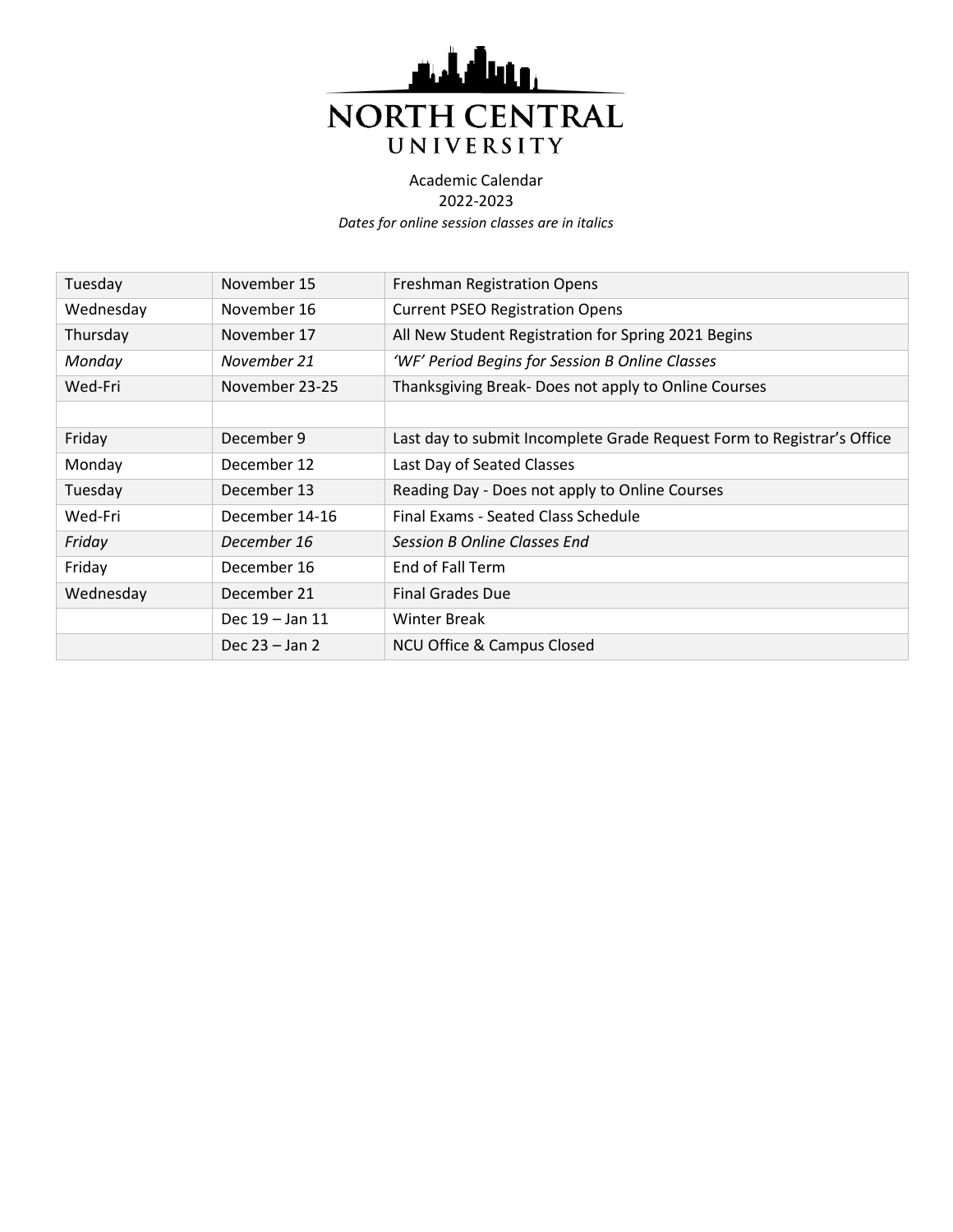

| Spring 2023 |             |                                                          |
|-------------|-------------|----------------------------------------------------------|
| Monday      | January 16  | <b>Online Session A class Begins</b>                     |
| Monday      | January 16  | MLK Day - NCU Offices Closed - Online Classes held       |
| Wednesday   | January 18  | <b>Residential Class Begins</b>                          |
| Wednesday   | January 18  | Last Day to Add Session A Online Class                   |
| Friday      | January 20  | End of 100% Refund Period for Session A Online Classes   |
| Monday      | January 23  | W Period Begins for Session A Online Classes             |
| Wednesday   | January 25  | End of 75% Refund Period for Session A Online Classes    |
| Thursday    | January 26  | Refund Period Ends for Session A Online Classes          |
| Friday      | January 27  | Last Day to Add Seated Classes- Census                   |
| Friday      | January 27  | End of 100% Refund Period for Seated Classes             |
| Monday      | January 30  | W Period begins for Seated Classes                       |
|             |             |                                                          |
| Friday      | February 3  | End of 75% Refund Period for Seated Classes              |
| Monday      | February 6  | Summer 2023 Registration Opens (All Students)            |
| Friday      | February 10 | End of 50% Refund Period for Seated Classes              |
| Monday      | February 13 | 'WF' Period beings for Session A Online classes          |
| Friday      | February 17 | End of 25% Refund Period for Seated Classes              |
| Saturday    | February 18 | <b>Refund Period Ends for Seated Classes</b>             |
| Monday      | February 20 | President's Day- All Classes Held                        |
| Tuesday     | February 21 | <b>Advising Chapel</b>                                   |
| Tuesday     | February 21 | <b>Online Registration/Advising Period for Fall Term</b> |
|             |             |                                                          |
| Mon-Fri     | March 6-10  | Spring Break - Does not apply to Online Courses          |
| Friday      | March 10    | <b>Session A Online Ends</b>                             |
| Monday      | March 13    | <b>Session B Online Begins</b>                           |
| Wednesday   | March 15    | Last day to add Session B Online Class                   |
| Wednesday   | March 15    | <b>Session A Grades Due</b>                              |
| Friday      | March 17    | End of 100% Refund Period for Session B Online Classes   |
| Monday      | March 20    | 'WF' Period begins for full semester seated classes      |
| Monday      | March 20    | 'W' Period begins for Session B Online Classes           |
| Wednesday   | March 22    | End of 75% Refund Period for Session B Online Classes    |
| Thursday    | March 23    | Refund Period Ends for Session B Online Classes          |
| Thursday    | March 30    | Senior/Fall Athlete Registration opens for Fall Term     |
| Friday      | March 31    | Junior Registration opens for Fall Term                  |
|             |             |                                                          |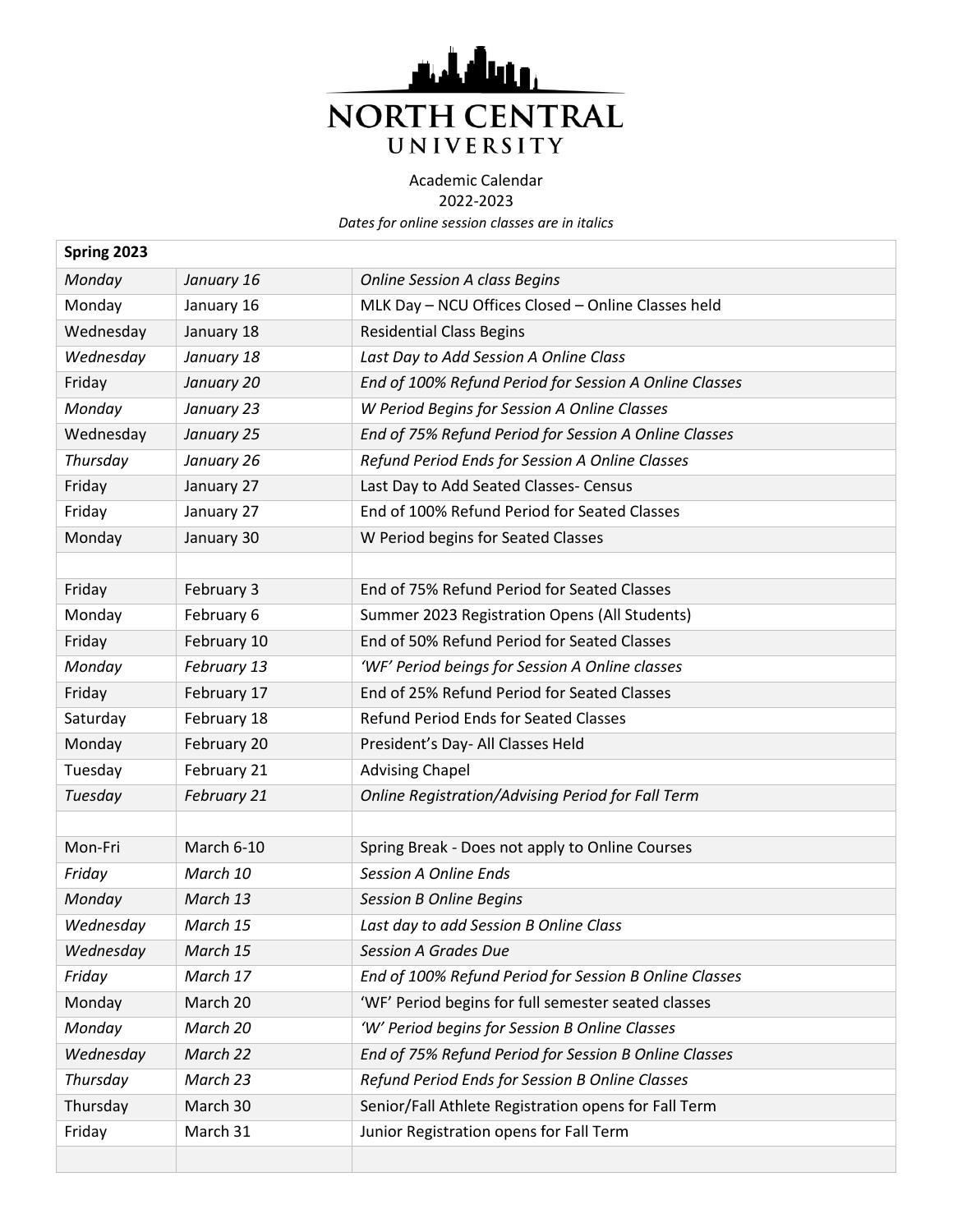

*Dates for online session classes are in italics*

| Monday    | April 3  | Sophomore Registration opens for Fall Term                             |
|-----------|----------|------------------------------------------------------------------------|
| Tuesday   | April 4  | Freshmen Registration opens for Fall Term                              |
| Wednesday | April 5  | Current PSEO Registration opens for Fall Term                          |
| Friday    | April 7  | Good Friday - Does not apply to Online Courses                         |
| Monday    | April 10 | 'WF' Period begins for Session B Online Classes                        |
| Monday    | April 17 | Priority New Freshman, Transfer & Reapp Registration Begins            |
| Friday    | April 28 | Last day to submit Incomplete Grade Request Form to Registrar's Office |
| Monday    | April 28 | Last Day of Seated Classes                                             |
|           |          |                                                                        |
| Mon-Wed   | May 1-3  | Finals Week- Seated Class Schedule                                     |
| Wednesday | May 5    | <b>Session B Online Classes End</b>                                    |
| Friday    | May 5    | Commencement                                                           |
| Wednesday | May $10$ | <b>Spring Grades Due</b>                                               |
|           |          |                                                                        |

## **Summer 2022**

| Monday    | May 8          | Start of Summer Term (including Session A online classes) |
|-----------|----------------|-----------------------------------------------------------|
| Wednesday | May 10         | Last Day to Add Session A Online Classes                  |
| Friday    | <b>May 12</b>  | End of 100% Refund Period for Session A Online Classes    |
| Monday    | May 15         | 'W' Period Begins for Session A Online Classes            |
| Wednesday | May 17         | End of 75% Refund Period for Session A Online Classes     |
| Wednesday | May 17         | End of 100% Refund Period for Full Summer Classes         |
| Thursday  | <b>May 18</b>  | Refund Period Ends for Session A Online Classes           |
| Friday    | May 19         | Last Day to Add Full Summer Classes - Census              |
| Monday    | May 22         | 'W' Period Begins for Full Summer Classes                 |
| Wednesday | May 24         | End of 75% Refund Period for Full Summer Classes          |
| Wednesday | <b>May 31</b>  | End of 50% Refund Period for Full Summer Classes          |
|           |                |                                                           |
| Monday    | June 5         | 'WF' Period Begins for Session A Online Classes           |
| Wednesday | June 7         | End of 25% Refund Period for Full Summer Classes          |
| Thursday  | June 8         | Refund Period Ends for Full Summer Classes                |
| Friday    | <b>June 30</b> | Session A Online Classes End                              |
|           |                |                                                           |
| Monday    | July 3         | Session B Online Classes Begin                            |
| Wednesday | July 5         | Last Day to Add Session B Online Class                    |